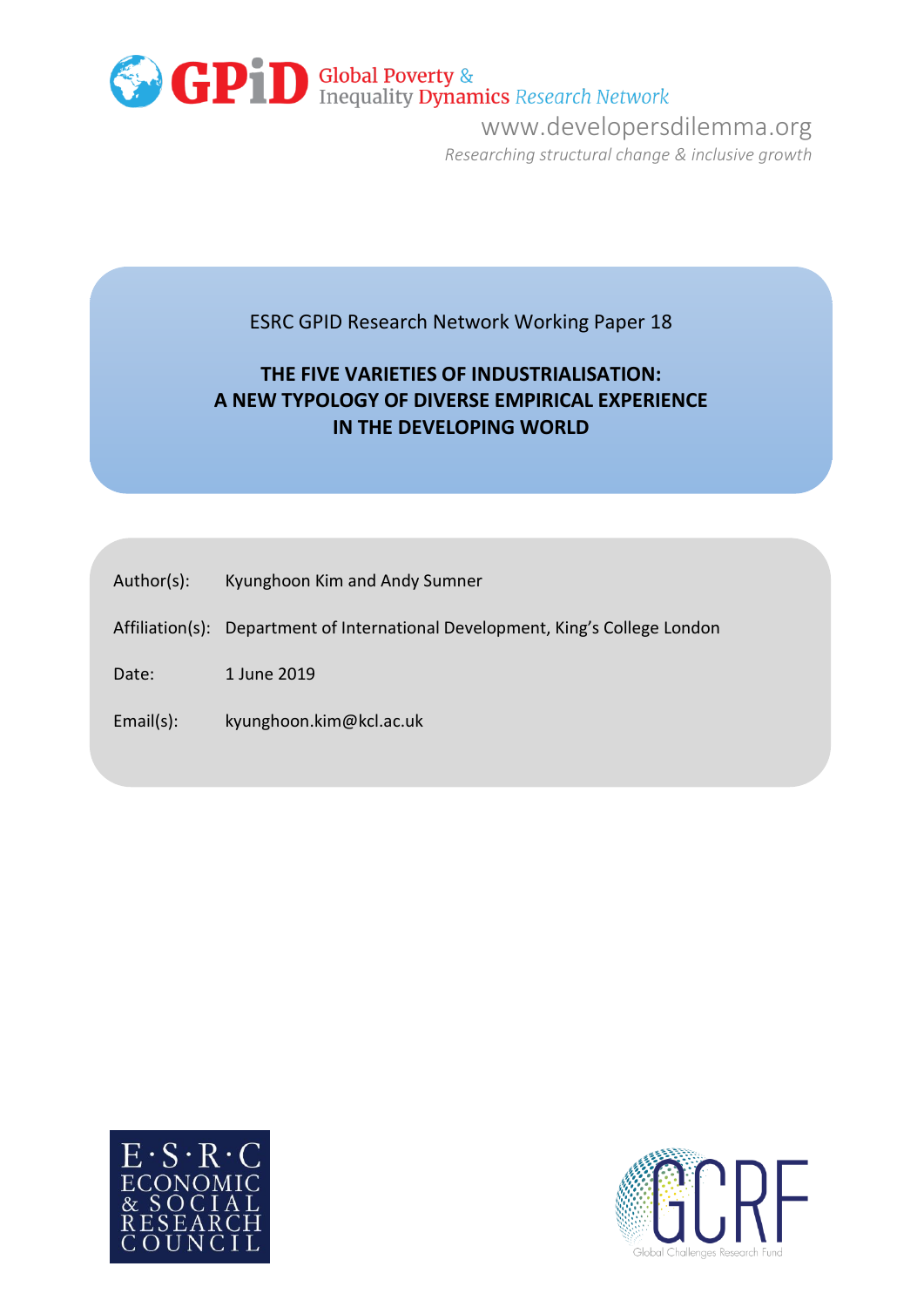# ABSTRACT

This short paper takes a closer look at the diverse experiences of industrialisation across major middle-income countries. Focusing on the direction of changes in manufacturing value added and employment shares, five varieties of industrialisation, namely 'primary industrialisation,' 'upgrading industrialisation,' 'advanced industrialisation,' 'stalled industrialisation,' and 'secular deindustrialisation' are outlined on the basis of empirical experience. We provide an indicative country case to illustrate each variety, provide a comparative discussion of the set of varieties, and outline movements between different varieties. We conclude with a set of future avenues for exploration relating to the dynamics of economic development, inclusive growth, and technology in each variety.

# KEYWORDS

Structural change; industrialisation; economic development; typology;

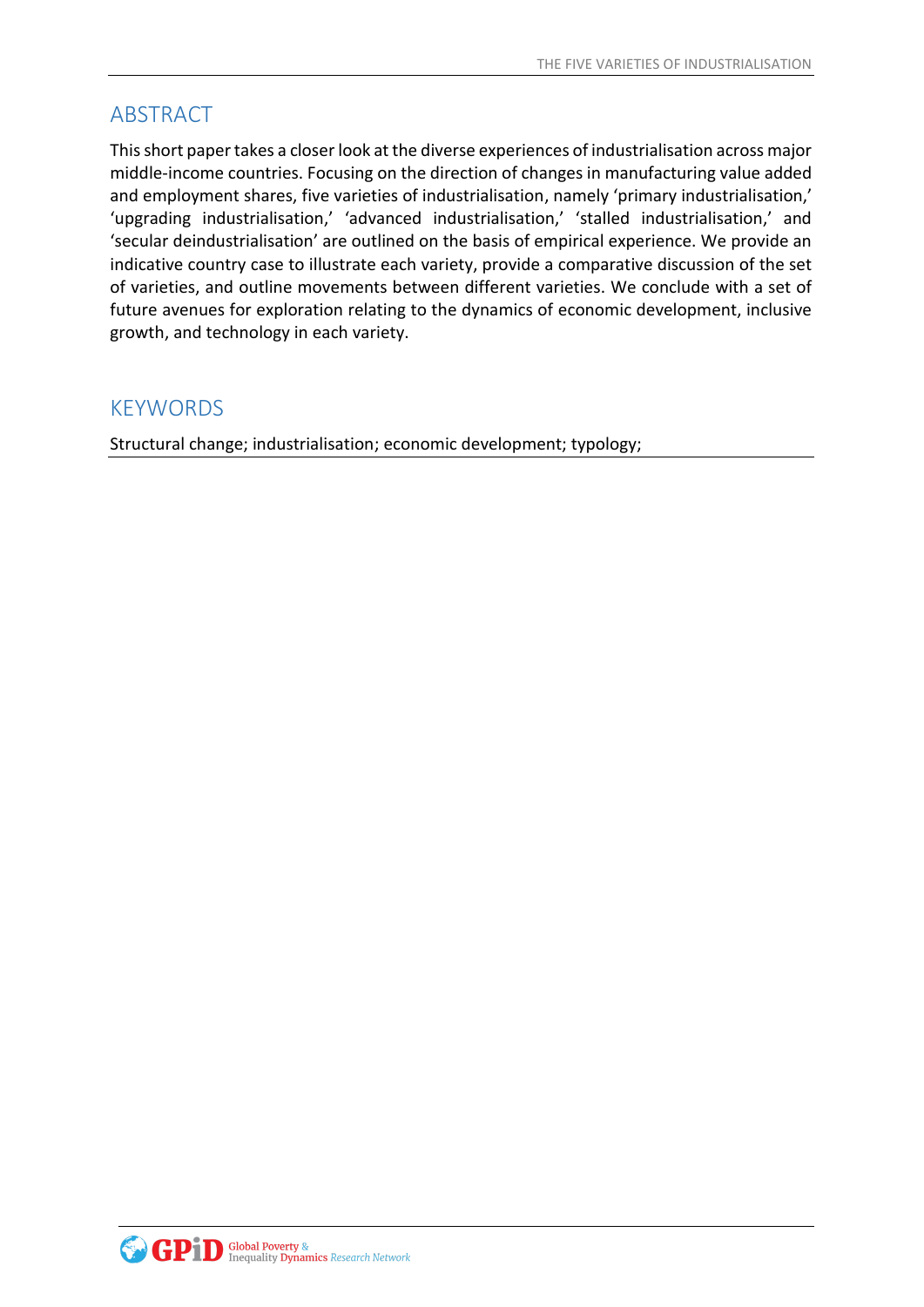# About the GPID research network:

The ESRC Global Poverty and Inequality Dynamics (GPID) research network is an international network of academics, civil society organisations, and policymakers. It was launched in 2017 and is funded by the ESRC's Global Challenges Research Fund.

The objective of the ESRC GPID Research Network is to build a new research programme that focuses on the relationship between structural change and inclusive growth.

See: www.gpidnetwork.org

### **THE DEVELOPER'S DILEMMA**

The ESRC Global Poverty and Inequality Dynamics (GPID) research network is concerned with what we have called 'the developer's dilemma'.

This dilemma is a trade-off between two objectives that developing countries are pursuing. Specifically:

- 1. Economic development via structural transformation and productivity growth based on the intra- and inter-sectoral reallocation of economic activity.
- 2. Inclusive growth which is typically defined as broad-based economic growth benefiting the poorer in society in particular.

Structural transformation, the former has been thought to push up inequality. Whereas the latter, inclusive growth implies a need for steady or even falling inequality to spread the benefits of growth widely. The 'developer's dilemma' is thus a distribution tension at the heart of economic development.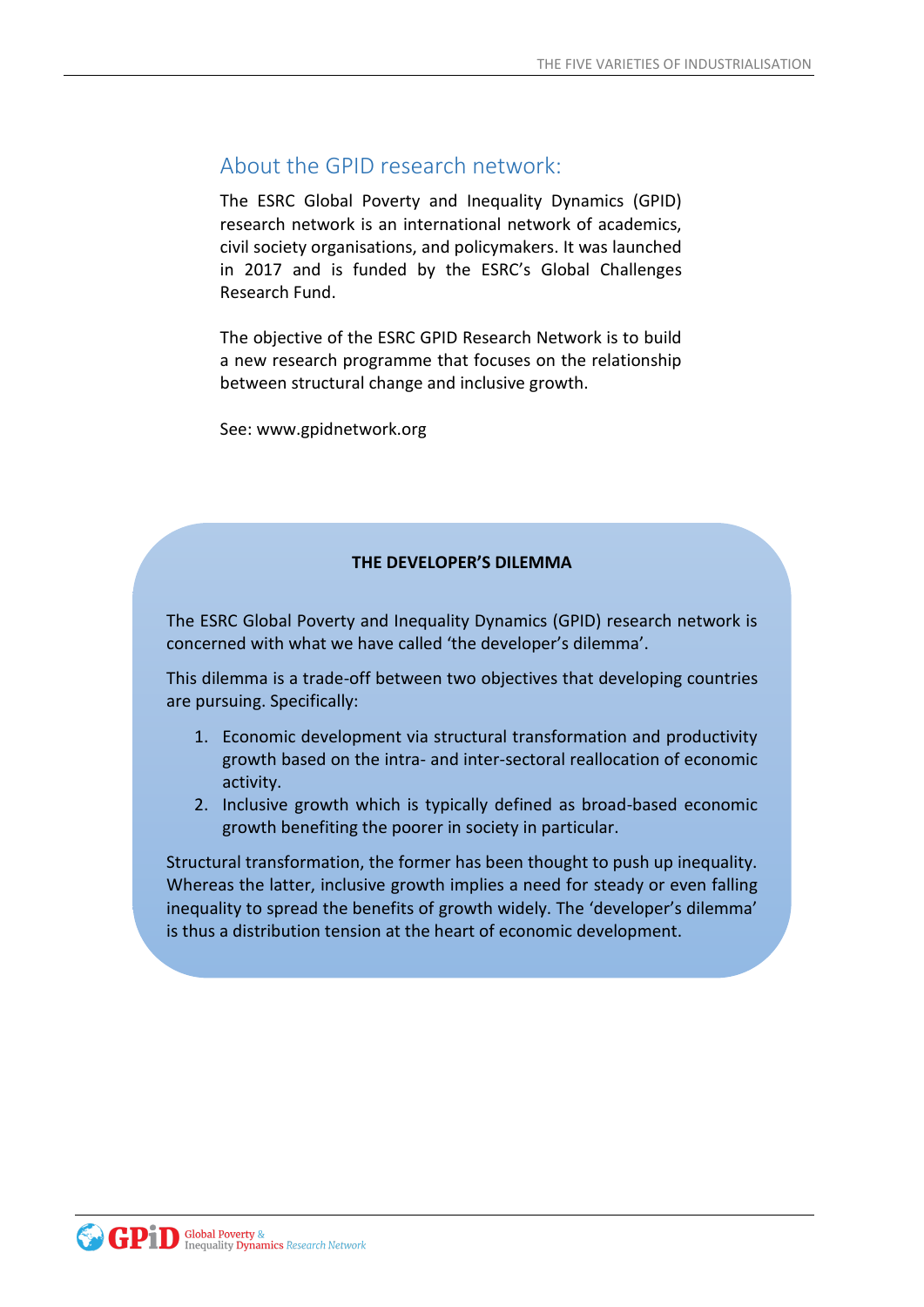## 1. Introduction

This paper presents a new typology of different patterns, or varieties, of industrialisation by analysing the empirical dynamics of the manufacturing shares in countries' value added and employment. It compares the recent trends of manufacturing shares in countries with notable industrialisation experience during the second half of the 20th century. These countries currently tend to have a manufacturing value added share above 15% and a manufacturing employment share above 10%. They have typically graduated from the low-income status and do not have considerable natural resources rents as a proportion of the size of their overall economies. Therefore, not all developing countries would fit neatly into the varieties highlighted in this paper. More precisely, these varieties are not suited for developing countries that still remain largely agrarian or those which are heavily dependent on the mining sector. We believe a separate analysis is needed for these countries in which notable industrialisation is yet to begin.

Our paper does not argue that the countries are fixed within the variety to which this analysis has assigned them. Rather, the paper aims to demonstrate that countries have shown diverse patterns of industrialisation and therefore face different policy challenges. Shifting between different varieties is possible and, in some cases, even desirable. Our paper focuses on describing industrialisation patterns. It does not discuss potential causes behind these patterns though this discussion would be an important future research avenue.

The structure of the paper is as follows: Section 2 discusses the need for a typology. Section 3 presents our typology. Section 4 discusses movements between different varieties. Section 5 concludes.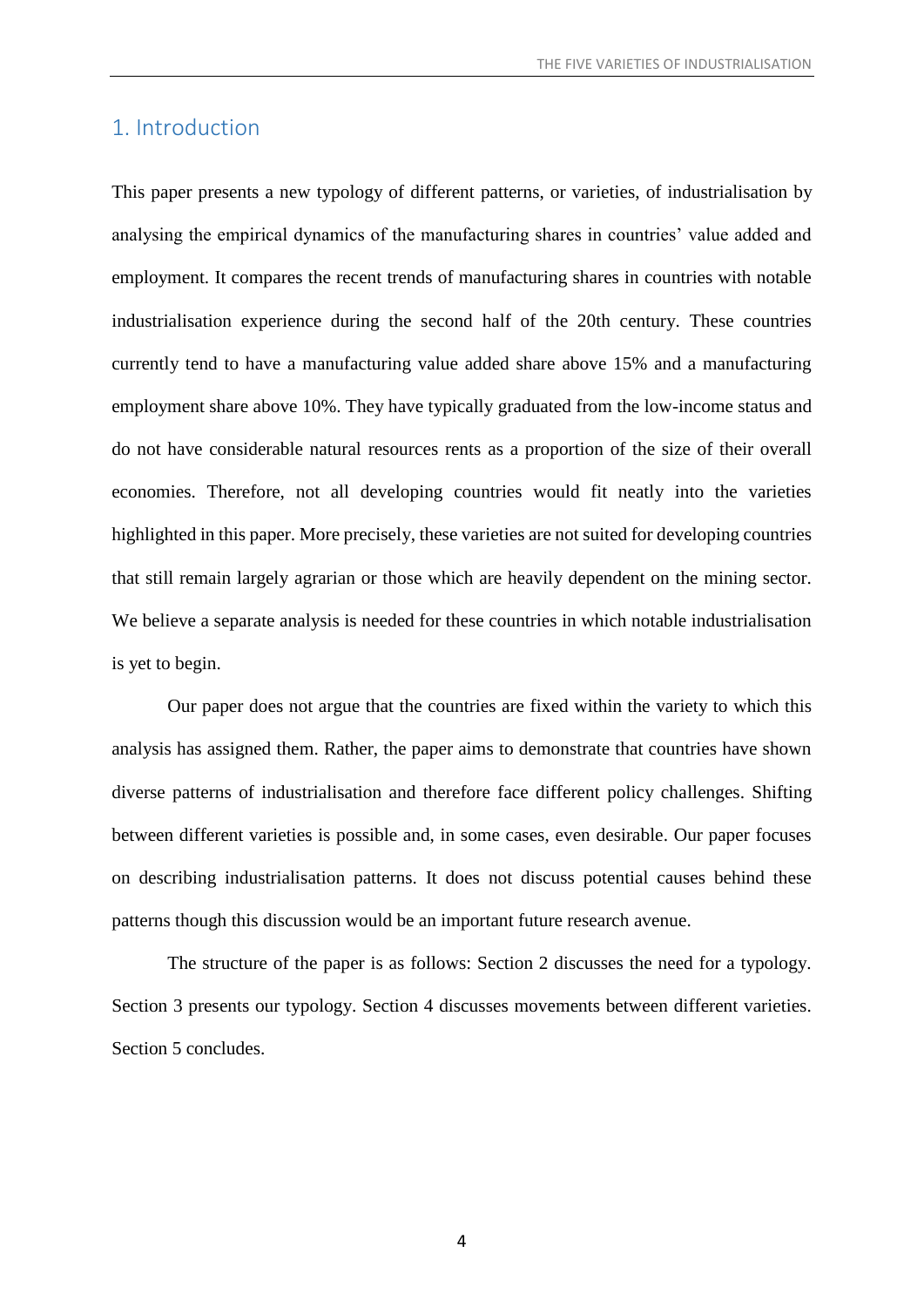## 2. DIVERSE PATTERNS OF STRUCTURAL TRANSFORMATION

The heterogeneity of structural transformation (ST) experience in the developing world is immediately evident from a scan of different regions of the world. One characterisation for example is that made by the United Nations Research Institute for Social Development (UNRISD) (2010). UNRISD characterised several ST pathways thus. A 'classic manufacturing growth path' of several East Asian countries was led by a strong state, and predicated, in some instances, on substantial land reform or agricultural modernization, and public investment in rural areas. Import substitution industrialisation was synthesised with export-led growth based on industrial policies and state-directed credit. Foreign investment was managed through joint ventures and performance requirements to extract benefits for the host economy.

In contrast, UNRISD noted a different pathway of ST which was followed by natural resource-abundant developing countries including many in sub-Saharan Africa. This pathway is characterised by a shift from agriculture to mining, including or excluding oil. In short, an intra-sectoral structural change is confined to the natural-resource sector and higher productivity within this sector drives economic growth. This pathway provides export earnings but few jobs, given that mining is typically capital intensive. Governments can then use mineral rents to invest in productive sectors or increase social spending. However, exchange rate appreciation may hurt the tradable sector, and growth may be rather exclusive due to enclave economies.

Yet another outlined is a pathway of service sector-led growth, such as that followed in India, ideally in higher value-added and internationally traded services. This approach tends to disconnect labour market participation and welfare regimes because much of employment is in the informal sector and not covered by social protection programmes.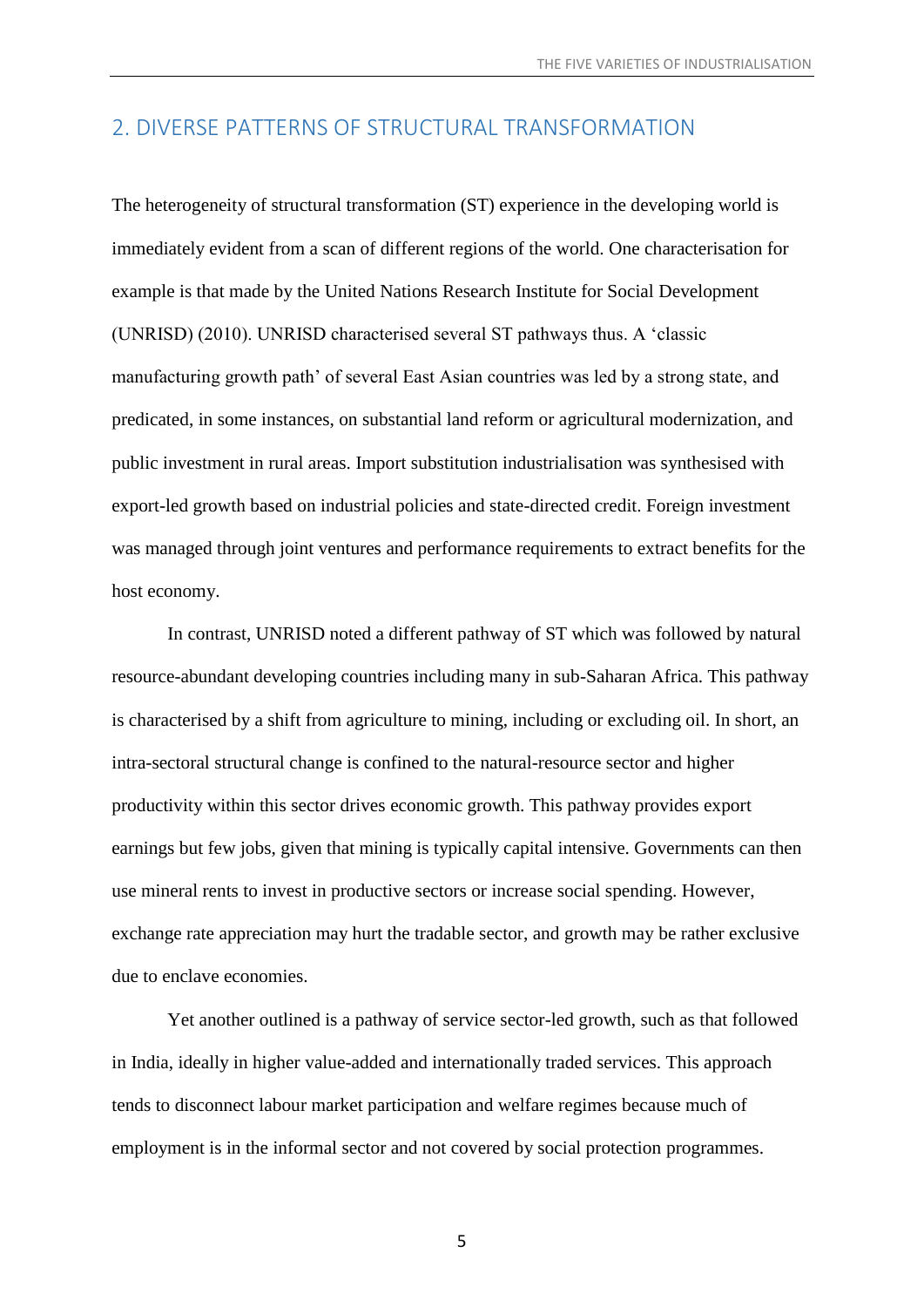Finally, a pathway of ST which may be labelled stalled structural change was also outlined by UNRISD that is evident in upper middle-income countries in Latin America which once followed import-substitution industrialisation and retained dualism. These countries have the economic structures of some capital-intensive sectors and lowproductivity, self-employed, urban informal service sectors. In these countries, growth reduced poverty to some extent, but structural change is stagnant, welfare regimes and labour markets remain segmented, and high levels of income inequality and unemployment or underemployment persist.

This characterisation illustrates the heterogeneity of ST experiences in the developing world. If we assume that the industrialisation pathway of ST is the preferable route in principle, then we can identify a set of varieties of industrialisation. This is what we do in the following section.

## 3. A NEW TYPOLOGY OF INDUSTRIALISATION

1

Based on the changes in manufacturing value added and employment shares, we categorise countries' *industrialisation* patterns between 1990 and 2010 into five types. We name these varieties of industrialisation as follows: 'primary industrialisation,' 'upgrading industrialisation,' 'advanced industrialisation,' 'stalled industrialisation,' and 'secular deindustrialisation' (Figure 1). We demonstrate how the recent industrialisation experience of four large middle-income countries (namely China, India, Brazil, and Indonesia) and one successful industrialiser and a high-income country since 2001 (South Korea) fit into these varieties.<sup>1</sup> We present an indicative country case for each variety using the Groningen Growth

 $1$  Of the countries included in the GGDC 10-sector database, these four countries are the largest middle-income countries in terms of GDP in purchasing power parity in 2017. South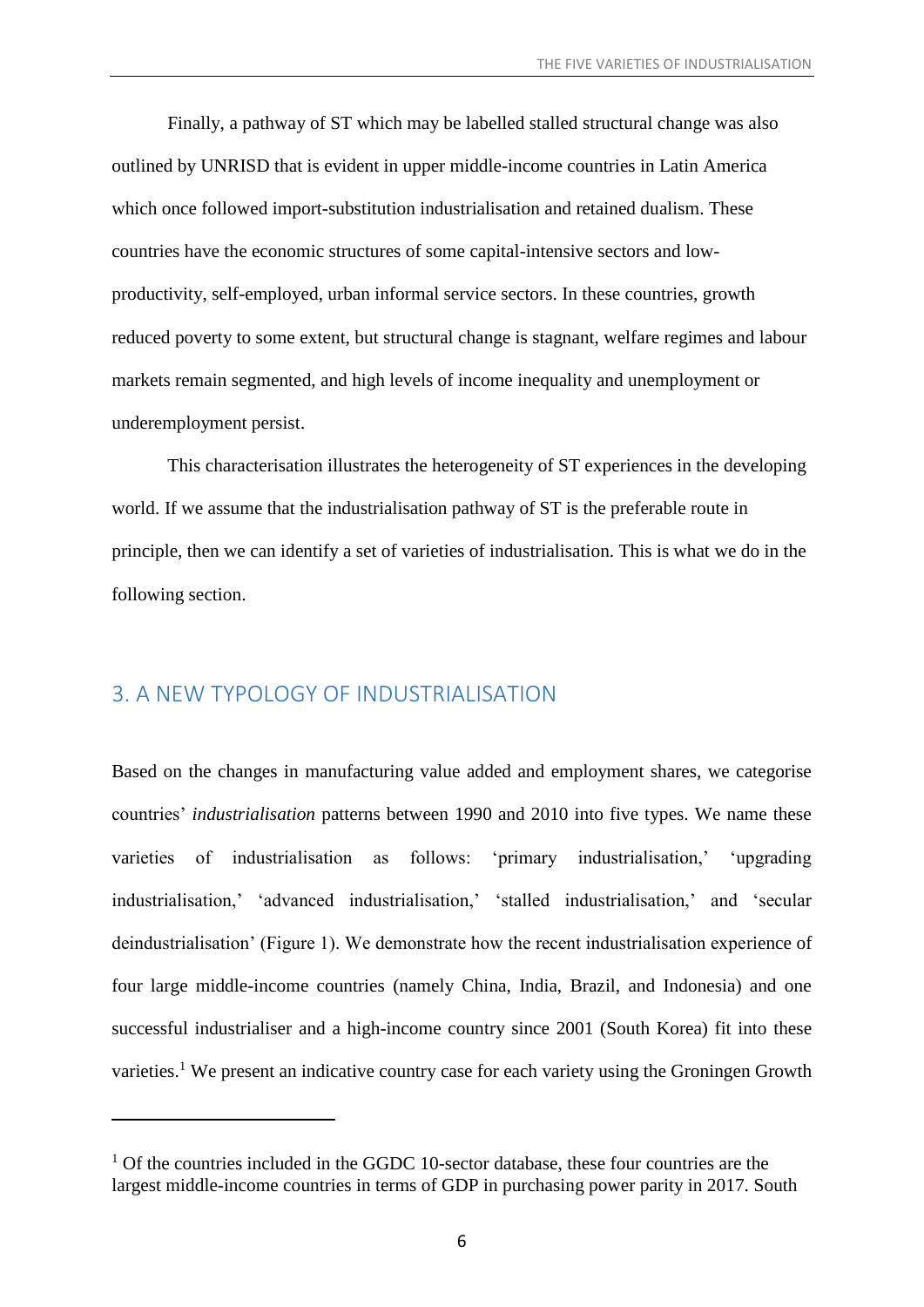and Development Centre (GGDC) 10-sector database (version 2015). In each case, five-year moving averages of manufacturing value added (in 2005 constant prices) and employment shares are used in order to smooth out annual fluctuations and find meaningful trends. The shares mentioned in the text of this paper are also five-year moving averages. For each country case, a graph showing manufacturing labour productivity (in 2005 constant prices and constant exchange rates) relative to the United States is also presented. The categorisation has been constructed based on the recent *direction of changes* in the manufacturing shares and not on the absolute *levels* of those shares. Therefore, a country with a lower manufacturing share may be categorised as going through industrialisation whereas a country with a higher manufacturing share may be categorised as experiencing deindustrialisation.





Korea first became a high-income country in 1995, but fell back into the upper-middle income category in 1998 as the economy experienced the Asian financial crisis.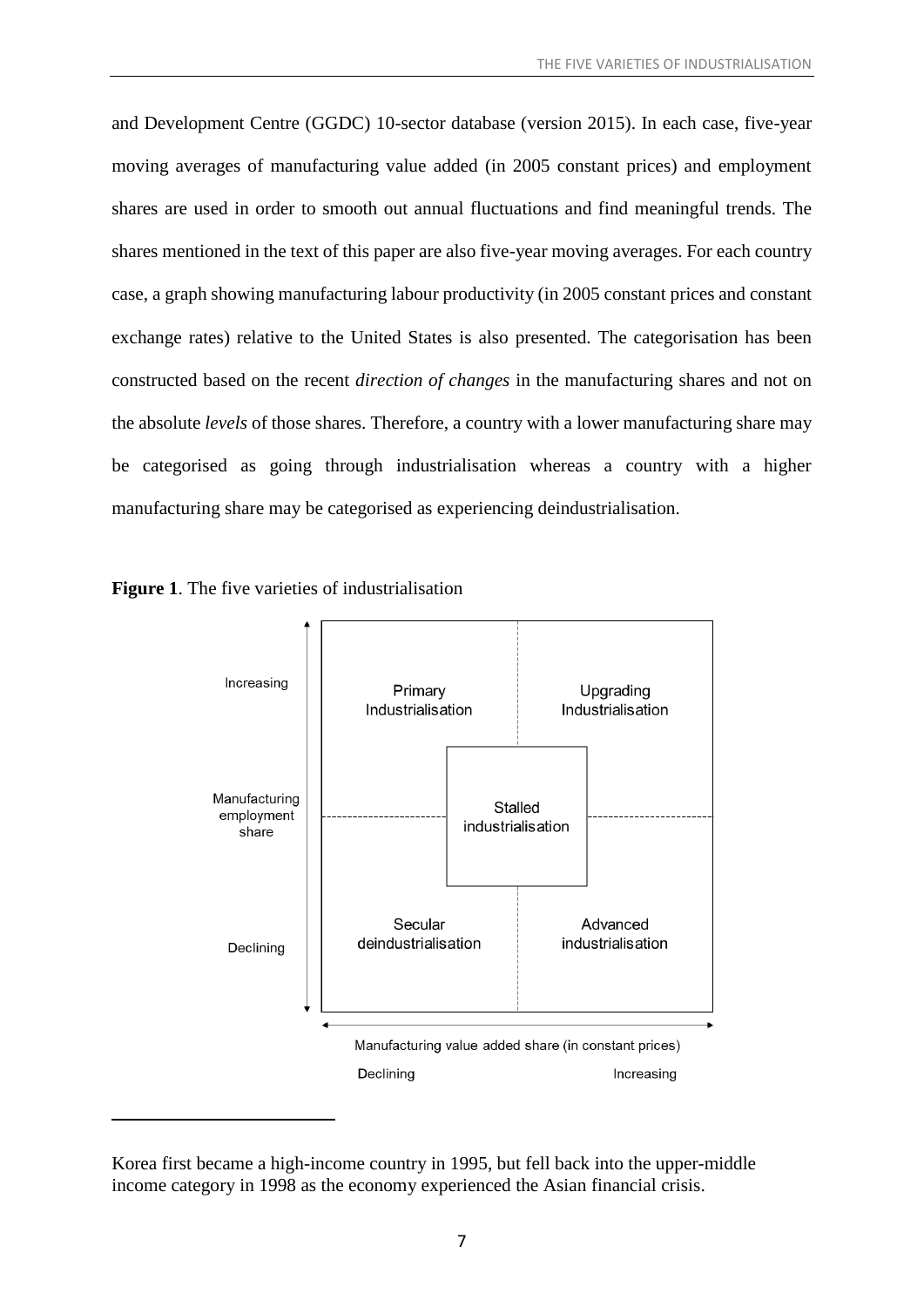### 3a. *Primary industrialisation: India (Figure 2)*

India's manufacturing value added share rose between 1980 and 1998, yet this increase was not dramatic. Similarly, the manufacturing employment share displayed a steady yet small increase during this period. On annual average, the value added and employment shares increased a mere 0.20 percentage points and 0.07 percentage points, respectively. Then from the late 1990s, the manufacturing value added share reversed its course and declined, followed by a stagnation at around 17% in the second half of the 2000s. In contrast, the manufacturing employment share continued to rise gradually until the mid-2000s and then stayed at around 12% in the second half of the 2000s. As a result of these trends, India's industrialisation between 1990 and 2010 was more about employment shares than about value added shares. India's relative manufacturing productivity did not show any meaningful trends during the 1980s and 1990s. It then declined during the first half of the 2000s, followed by a recovery in the second half of the 2000s. It was at 3.3% of U.S. manufacturing productivity in 2010.



**Figure 2**. India's manufacturing share (left) and manufacturing labour productivity (right) (Employment share, %)

Source: GGDC 10-sector database (Version 2015); IMF World Economic Outlook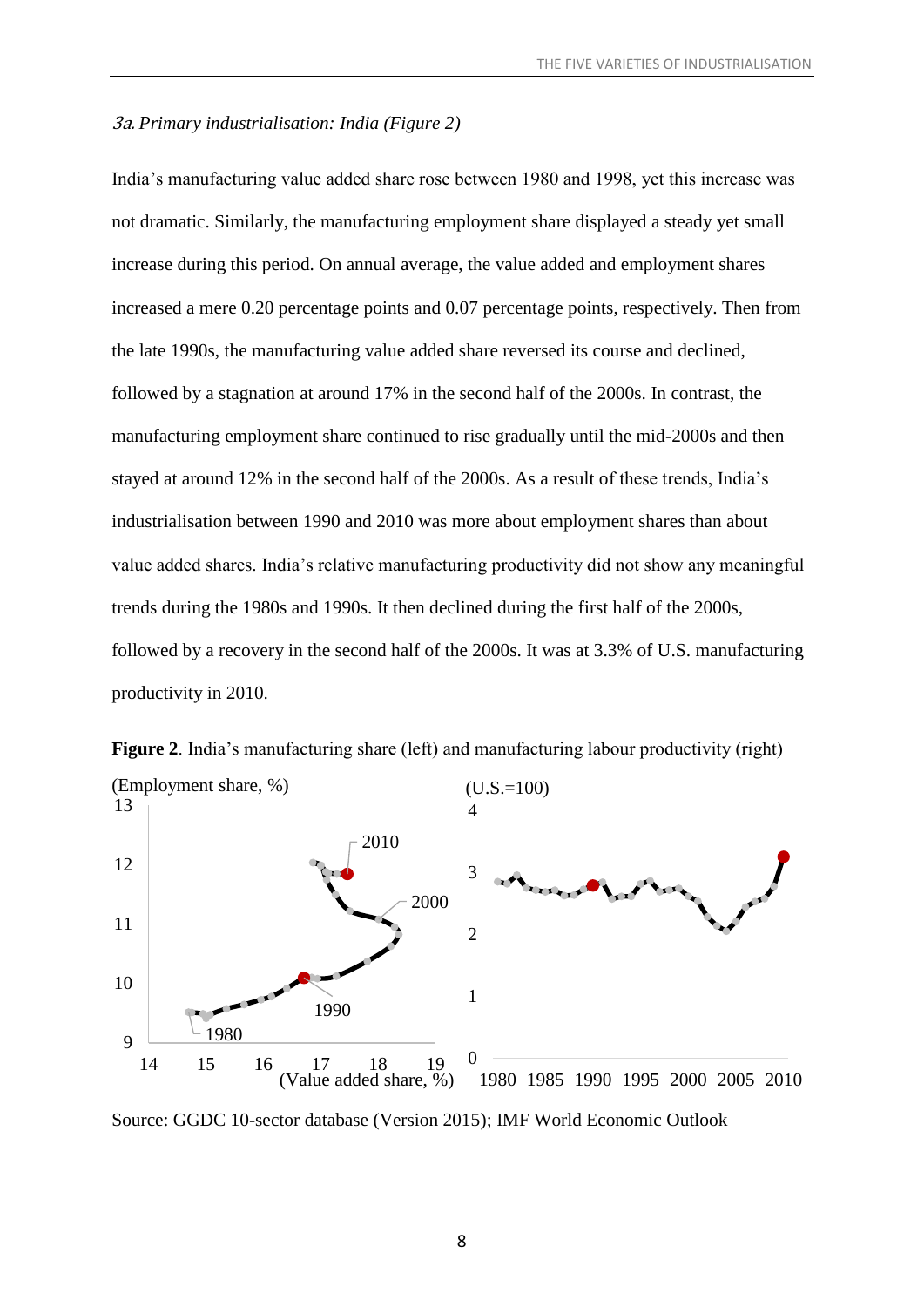### *3b. Upgrading industrialisation: China (Figure 3)*

China's manufacturing value added share was maintained at around 20% in the 1980s and then increased dramatically during the 1990s. The share jumped from 20.9% in 1990 to 34.3% in 2000, and then it grew more moderately to 36.2% in 2010. In the case of manufacturing employment share, sudden spurts occurred during the 1980s and 2000s. As a result of these trends, both manufacturing value added and employment shares were substantially higher in 2010 compared to 1990. China's relative manufacturing productivity also increased significantly during this period. After staying at around 2% of U.S. manufacturing productivity during the 1980s, it more than quadrupled between 1990 and 2010, reaching 8.6%.

#### *3c. Advanced industrialisation: South Korea (Figure 4)*

Korea's manufacturing value added and employment shares both grew notably during the 1980s. Beginning in the early 1990s, while the increasing trend of value added share continued, that of employment share was reversed. Changes in both shares between 1990 and 2010 were substantial, with the value added share increasing by 10.3 percentage points, and the employment share declining by 9.4 percentage points. This pattern suggests a significant shift of the manufacturing sector from labour-intensive activities to capital-intensive activities. During this period, Korea's relative manufacturing productivity more than doubled, reaching 58.9% of U.S. manufacturing productivity in 2010.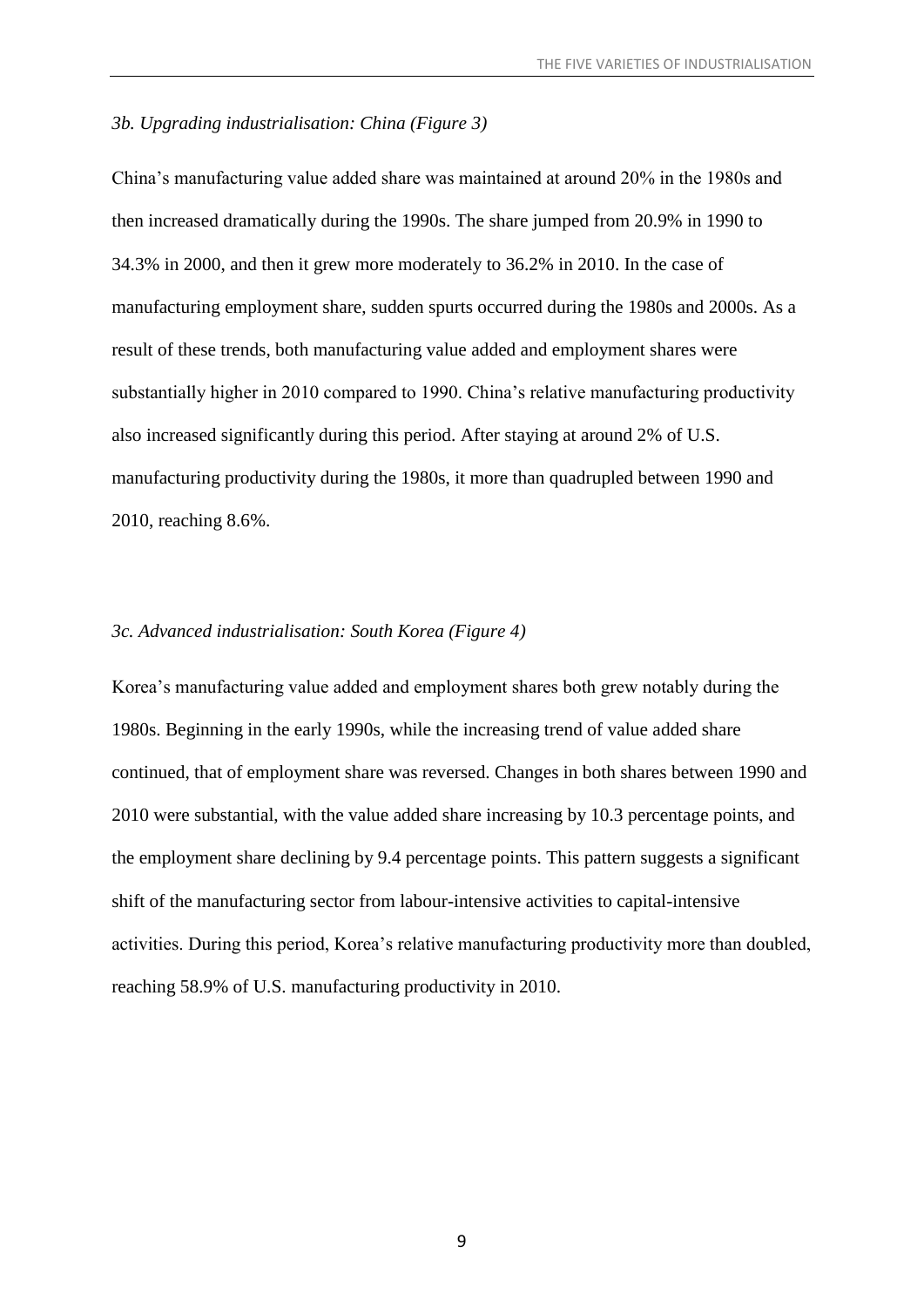

**Figure 3**. China's manufacturing share (left) and manufacturing labour productivity (right)

Source: GGDC 10-sector database (Version 2015); IMF World Economic Outlook

**Figure 4**. South Korea's manufacturing share (left) and manufacturing labour productivity (right)



Source: GGDC 10-sector database (Version 2015); IMF World Economic Outlook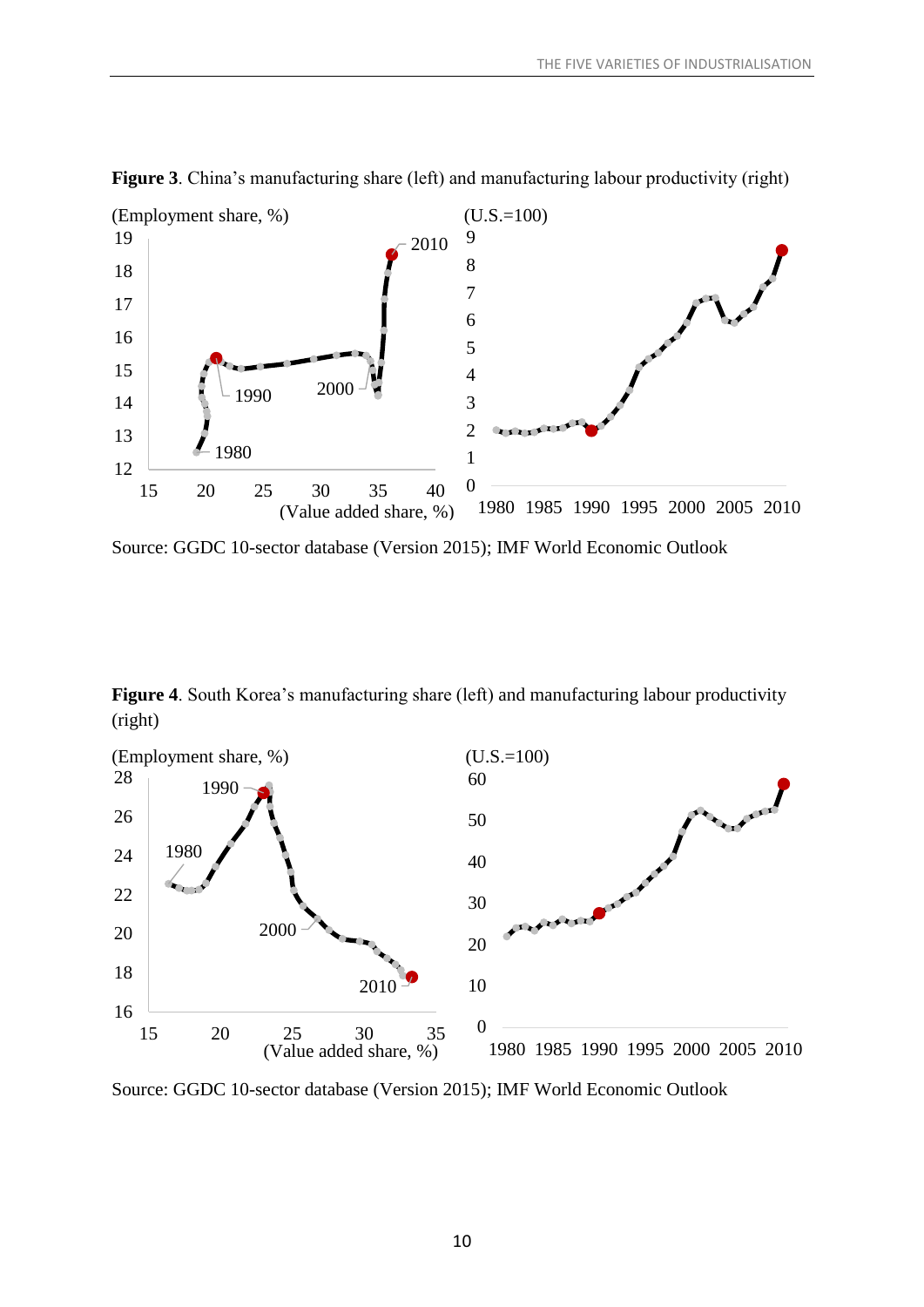#### 3d. *Stalled industrialisation: Indonesia (Figure 5)*

Indonesia experienced a rapid increase in the manufacturing value added and employment shares in the 1980s and 1990s. The initial driver was labour-intensive manufacturing. In the 1990s, following this initial driver, signs emerged of the sector moving towards higher valueadding activities. The relative manufacturing productivity, which stagnated for much of the 1980s, showed a notable improvement during the mid-1990s and reached 9.9% of U.S. manufacturing productivity in 1997. However, the increasing trend of manufacturing value added and employment shares suddenly stopped in the late 1990s. The shares stagnated during the first half of the 2000s then began declining in the mid-2000s. As a result, the shares in 2010 were similar to those in the mid-1990s. After 1997, the relative manufacturing productivity declined notably, falling to 6.1% of U.S. manufacturing productivity in 2010.

#### 3e. *Secular deindustrialisation: Brazil (Figure 6)*

Brazil experienced a visible decline in the manufacturing value added share in the first half of the 1980s, followed by an increase in the employment share in the second half of the 1980s. Between 1990 and 2010, the changes in manufacturing value added and employment shares showed varied patterns over time, but the shares generally declined, with both shares lower in 2010 than in 1990. A large decline in the value added share during the early 1990s was recovered in the following decade, but the share declined again during the second half of the 2000s. The decline in employment share was more unidirectional during the 1990s, and then the share hovered around 12% during the 2000s. Brazil's relative manufacturing productivity stagnated during the 1990s after a substantial decline in the previous decade. It began declining again in the early 2000s and was recorded at 11.4% of U.S. manufacturing productivity in 2010.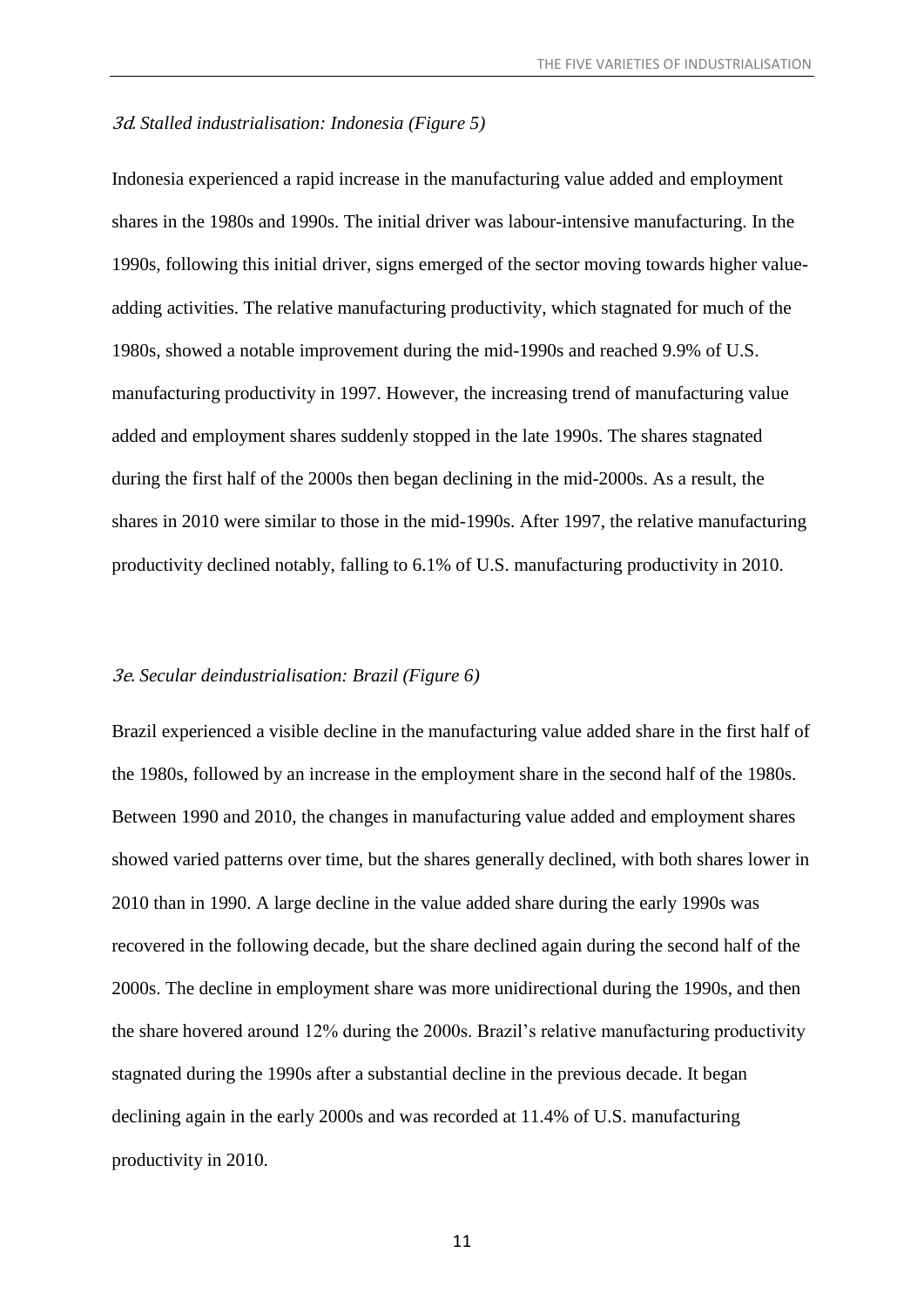

**Figure 5**. Indonesia's manufacturing share (left) and manufacturing labour productivity (right)

Source: GGDC 10-sector database (Version 2015); IMF World Economic Outlook



**Figure 6**. Brazil's manufacturing share (left) and manufacturing labour productivity (right)

Source: GGDC 10-sector database (Version 2015); IMF World Economic Outlook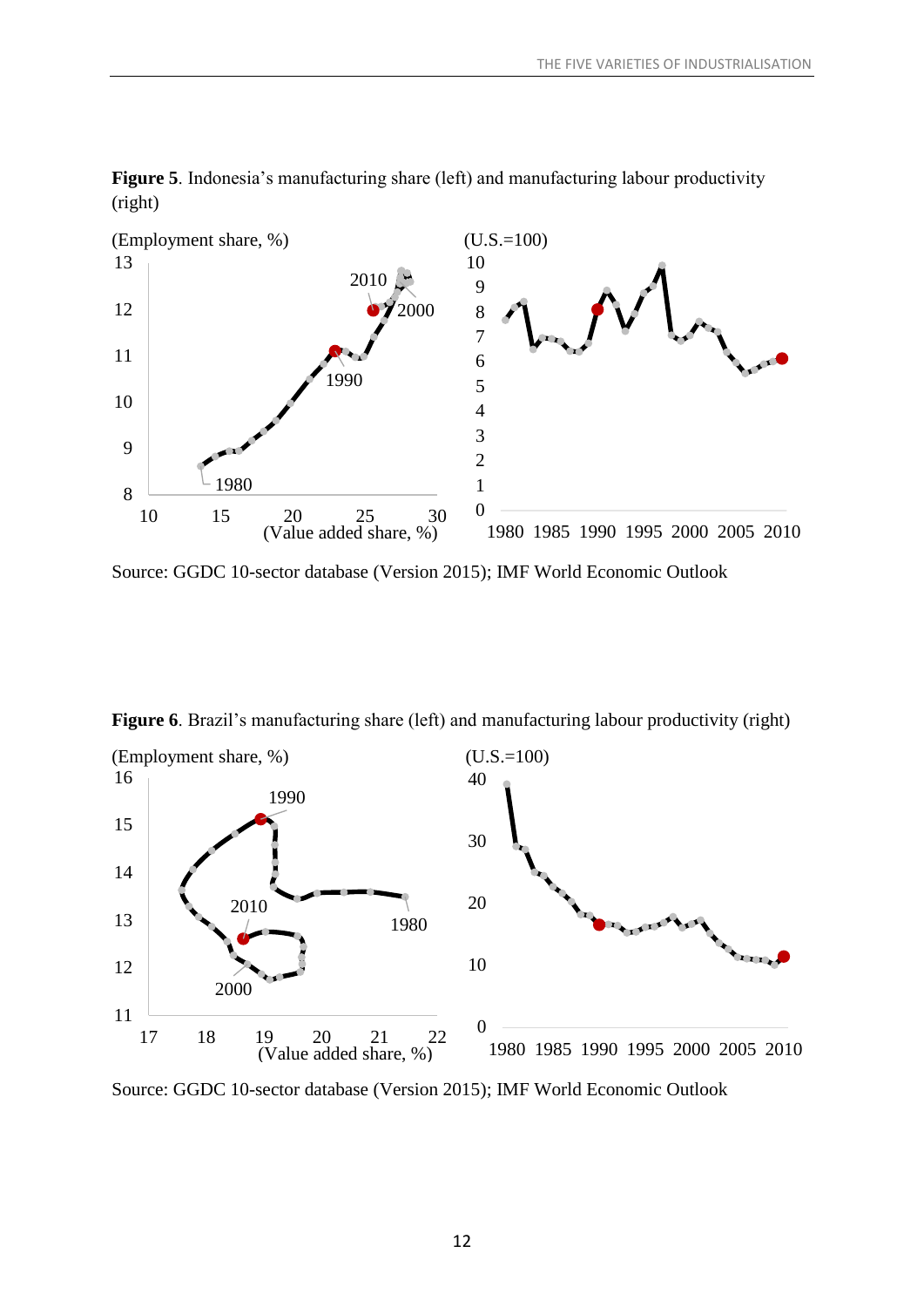### 4. Discussion

#### *4a. Comparison of varieties of industrialisation*

Country classifications for economic development analyses need to integrate countries' diverse industrialisation experiences. A comparison of varieties of industrialisation demonstrates that countries in the same income group, such as India and Indonesia, or China and Brazil, face significantly different challenges in invigorating structural transformation and advancing development (Table 1). Indonesia's manufacturing value added and employment shares have both peaked whereas India's employment share has not. Brazil's manufacturing value added and employment shares have also both peaked whereas China's shares have not.

Comparing developing countries' industrialisation trends allows us to understand the causal pathways from independent variables such as factor endowment, geography, and economic policies to the level of economic development. Placing the current economic structures and productivity levels in the context of industrialisation experience is particularly important. For example, while India and Brazil recorded similar manufacturing shares in 2010, Table 1 (row 3) shows that these two countries are at different points in their industrialisation paths. Also, while Brazil had higher manufacturing labour productivity than China in 2010, China is expected to catch up and overtake Brazil soon considering the recent trends. Thorough analyses of the industrialisation experience are also vital in devising policies that focus on the 'productionist' aspects of development.

While the comparison in Table 1 focuses on manufacturing value added and employment shares and relative manufacturing labour productivity, it could be extended to include other variables for refining the typology of industrialisation. Comparing variables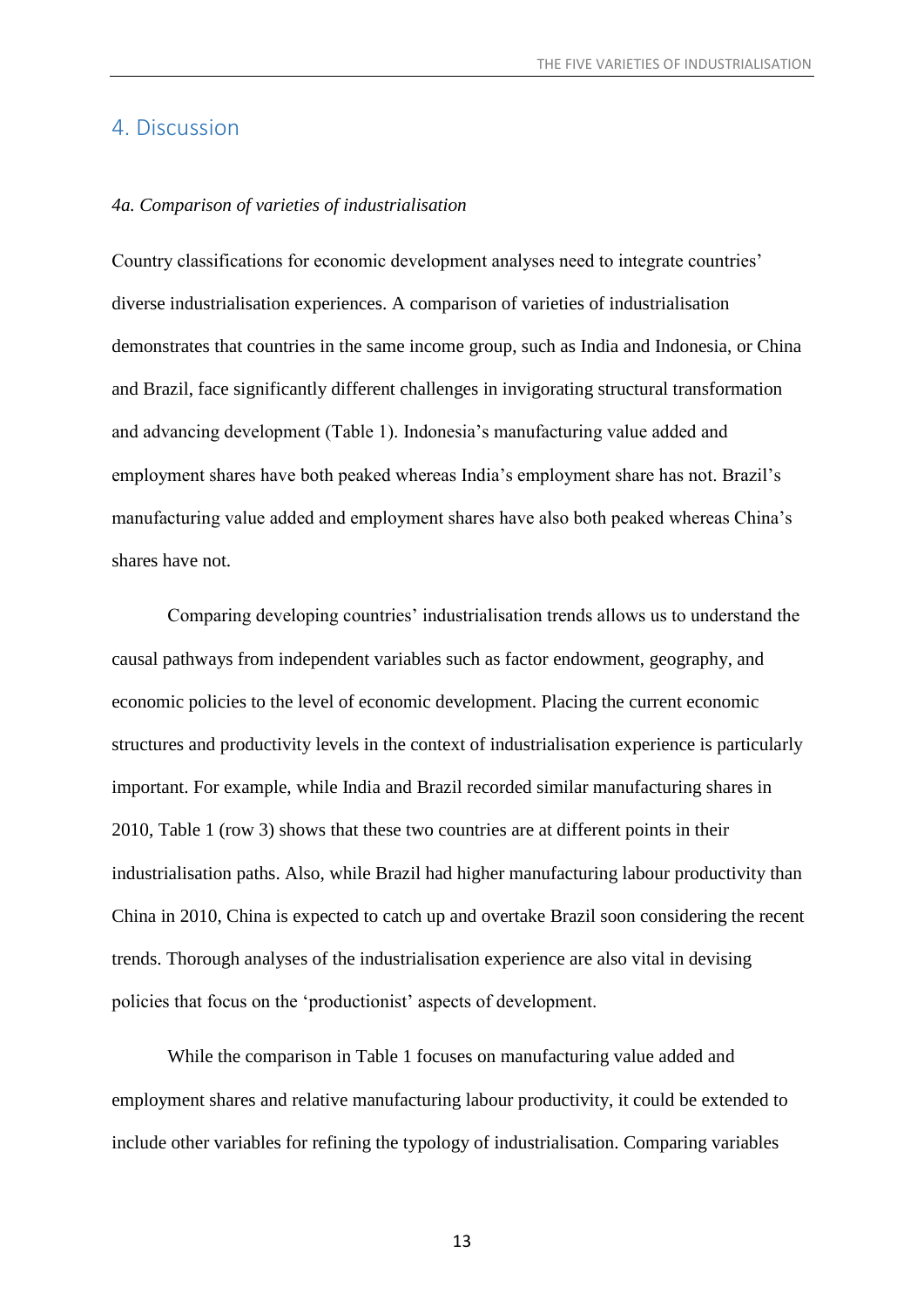such as the skills and technology intensity of manufacturing activities (for example, see row 9), labour unit costs, and the level of participation in global value chains could reveal important information on different industrialisation pathways.

#### *4b. Movements between different varieties of industrialisation*

Korea is one of only a few late-developing countries that have successfully gone through the phases of primary industrialisation, upgrading industrialisation, and advanced industrialisation (Figure 7(a)). In this transition process, industrialisation is initially driven by a noticeable shift of labour into the manufacturing sector (primary industrialisation), which is later joined by a rapid productivity growth in the sector. After a sustained period in the manufacturing sector of labour and productivity growth (i.e., a phase of upgrading industrialisation), the former's role weakens while the latter's role strengthens as the country's manufacturing sector becomes concentrated in capital- and knowledge-intensive activities (i.e., enters a phase of advanced industrialisation).

Compared to such a smooth transition between industrialisation phases, today's many middle-income countries are on the verge of entering deindustrialisation (i.e., experiencing stalled industrialisation). One definition of 'premature deindustrialisation' (Rodrik 2016) that this paper provides is a developing country's structural transformation in which the industrial transition depicted in Figure 7(a) fails to develop. Countries experiencing premature deindustrialisation are economies that have seen a sustained decline in both manufacturing value added and employment shares (secular deindustrialisation) before reaching the phase of advanced industrialisation or even the phase of upgrading industrialisation, as depicted in Figure 7(b).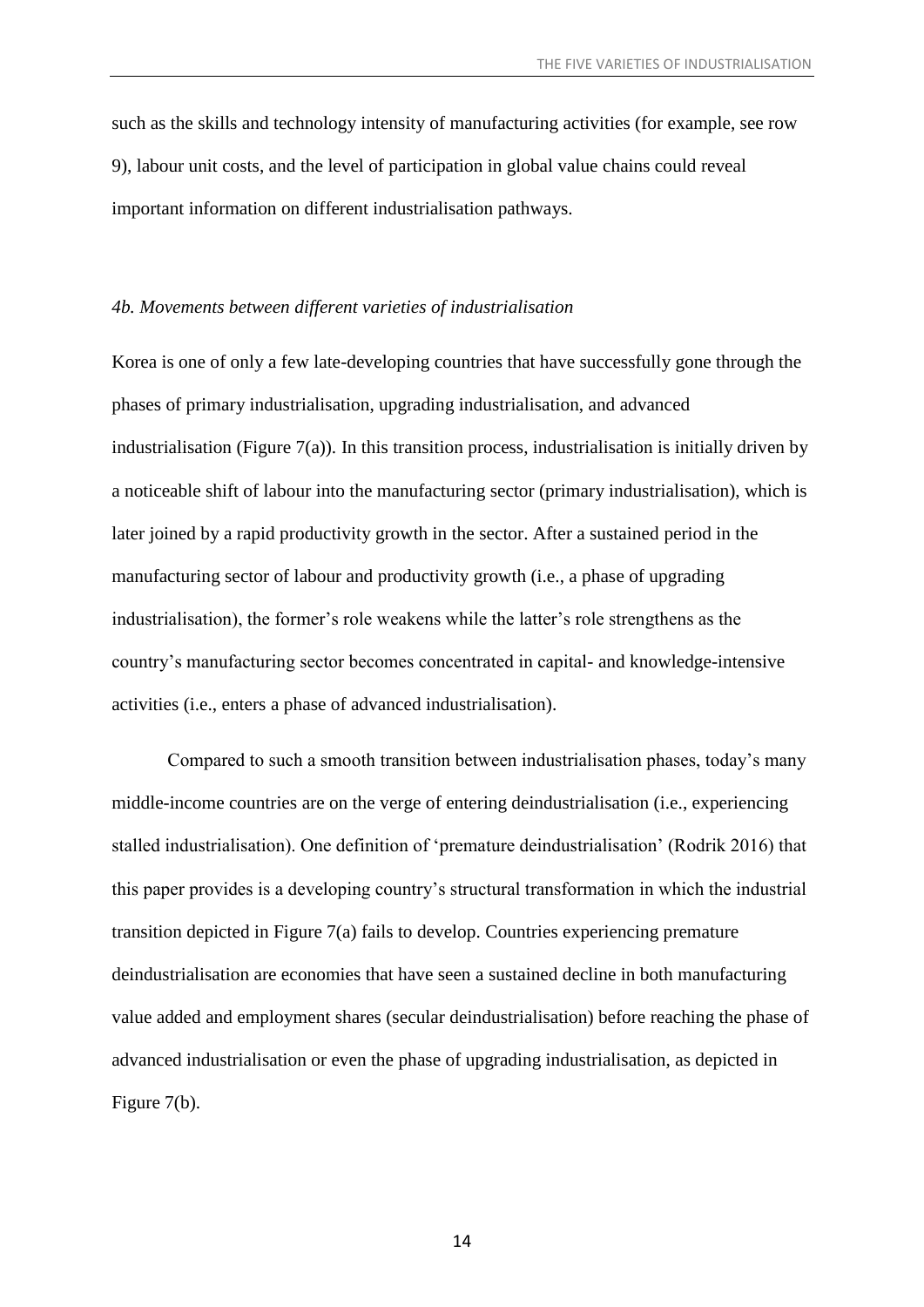|                       | Primary<br>industrialisation                                                                                                                         | Upgrading<br>industrialisation                                                                                                                                            | Advanced<br>industrialisation                                                                                                                                 | Stalled<br>industrialisation                                                                                                                                                          | Secular<br>deindustrialisation                                                                                                                         |
|-----------------------|------------------------------------------------------------------------------------------------------------------------------------------------------|---------------------------------------------------------------------------------------------------------------------------------------------------------------------------|---------------------------------------------------------------------------------------------------------------------------------------------------------------|---------------------------------------------------------------------------------------------------------------------------------------------------------------------------------------|--------------------------------------------------------------------------------------------------------------------------------------------------------|
| Abstract<br>depiction | Manuf.<br>emp.<br>share<br>Manuf. value added share                                                                                                  | Manuf.<br>emp.<br>share<br>Manuf, value added share                                                                                                                       | Manuf.<br>emp.<br>share<br>Manuf, value added share                                                                                                           | Manuf<br>emp.<br>share<br>Manuf. value added share                                                                                                                                    | Manuf<br>emp.<br>share<br>Manuf. value added shar                                                                                                      |
|                       | India                                                                                                                                                | China                                                                                                                                                                     | South Korea                                                                                                                                                   | Indonesia                                                                                                                                                                             | <b>Brazil</b>                                                                                                                                          |
| Recent<br>example     | (Employment share, %)<br>13<br>2010<br>12<br>2000<br>11<br>$10\,$<br>1990<br>1980<br>9<br>15<br>16<br>$17$ $18$ $19$<br>(Value added share, %)<br>14 | (Employment share, %)<br>19<br>2010<br>18<br>17<br>16<br>15<br>$2000 - 7$<br>1990<br>14<br>13<br>1980<br>12<br>35<br>40<br>20<br>30<br>15<br>25<br>(Value added share, %) | (Employment share, %)<br>28<br>1990<br>26<br>1980<br>24<br>22<br>2000<br>20<br>18<br>2010<br>16<br>20<br>$25$ $30$ $35$<br>(Value added share, %)<br>35<br>15 | (Employment share, %)<br>13<br>$2010$ $-$<br>12<br>$\blacktriangleright$ 72000<br>11<br>$10\,$<br>$\overline{9}$<br>1980<br>8<br>15<br>$20$ $25$ $30$<br>(Value added share, %)<br>10 | (Employment share, %)<br>16<br>1990<br>15<br>14<br>2010<br>13<br>1980<br>12<br>2000<br>11<br>18<br>17<br>$19$ $20$ $21$ $22$<br>(Value added share, %) |
| Income group          | Lower-middle                                                                                                                                         | Upper-middle                                                                                                                                                              | High                                                                                                                                                          | Lower-middle                                                                                                                                                                          | Upper-middle                                                                                                                                           |
| Value added<br>share  | Peaked                                                                                                                                               | Not peaked                                                                                                                                                                | Not peaked                                                                                                                                                    | Peaked                                                                                                                                                                                | Peaked                                                                                                                                                 |
| Employment<br>share   | Not peaked                                                                                                                                           | Not peaked                                                                                                                                                                | Peaked                                                                                                                                                        | Peaked                                                                                                                                                                                | Peaked                                                                                                                                                 |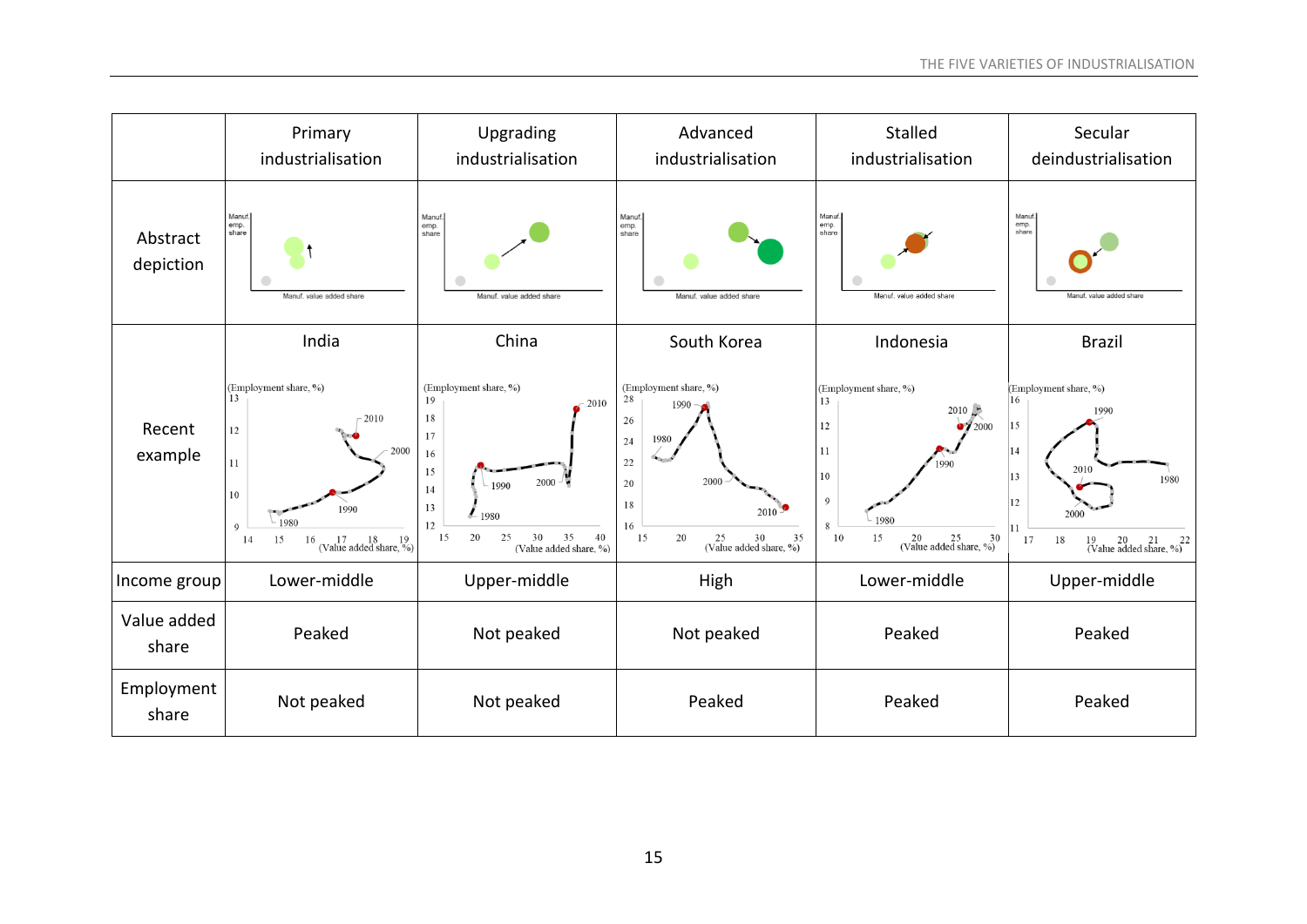

**Table 1**. Comparisons of the five varieties of industrialisation

Note: (i) Rows 5 and 6: If the value added or employment shares recorded the highest level since 1980 during 2005–2010 then the shares are regarded as 'not peaked'. If the highest shares were recorded during 1980–2004 then the shares are regarded as 'peaked'. (ii) Row 9: H = highskill and technology-intensive manufactures;  $M =$  medium-skill and technology-intensive manufactures;  $L =$  low-skill and technology-intensive manufactures; Lab  $\&$  Res = Labour-intensive and resource-intensive manufactures; Non = non-manufactured goods.

Source: GGDC 10-sector database (Version 2015); UNCTADstat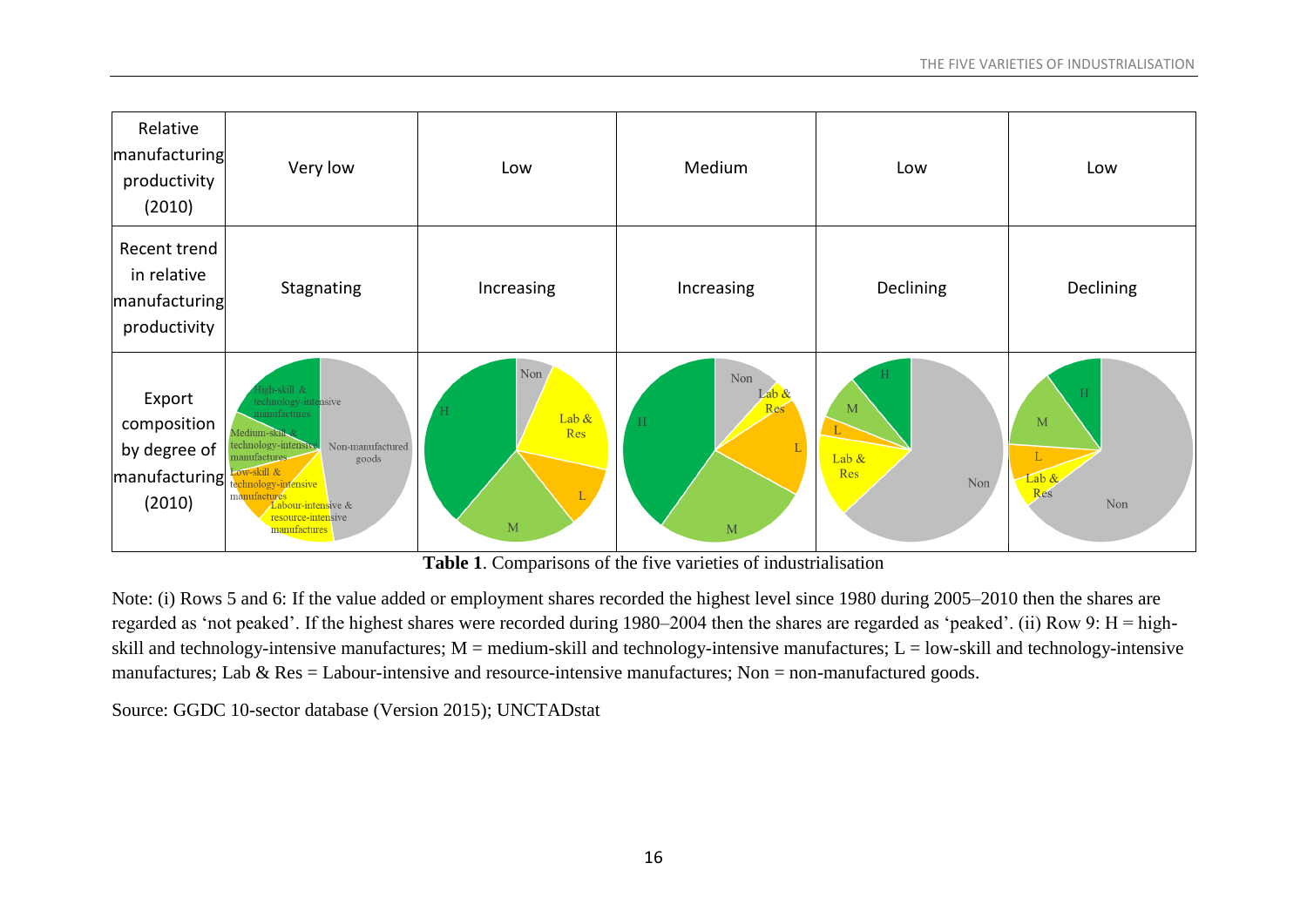### **Figure 7**. Paths of industrialisation



#### (a) Desirable industrialisation path (b) Premature deindustrialisation path

Given these different industrialisation experiences and development stages, developing countries are expected to face diverse challenges in the coming decades. For India, the major challenge may be to sustain the labour-intensive primary industrialisation for some time in order to soak up the increasing labour force and devise a strategy to bring forward the transition to upgrading industrialisation. For China, the major goal may be to accelerate the process of upgrading industrialisation and prepare for the economic and social consequences of labour-intensive manufacturing phasing out as the country seeks to enter the phase of advanced industrialisation. For Indonesia, the challenge may be to return to the upgrading industrialisation that it experienced before the late 1990s. A failure to do so would mean the beginning of secular deindustrialisation. For Brazil, efforts may be made to shift the country towards advanced industrialisation while at the same time adopting a growth strategy focused on services. For Korea, now a high-income country, the major aims may be to close the technological gap separating it from the sophisticated manufacturing nations in order to delay entering the secular deindustrialisation phase and to continue searching for a source of employment in services.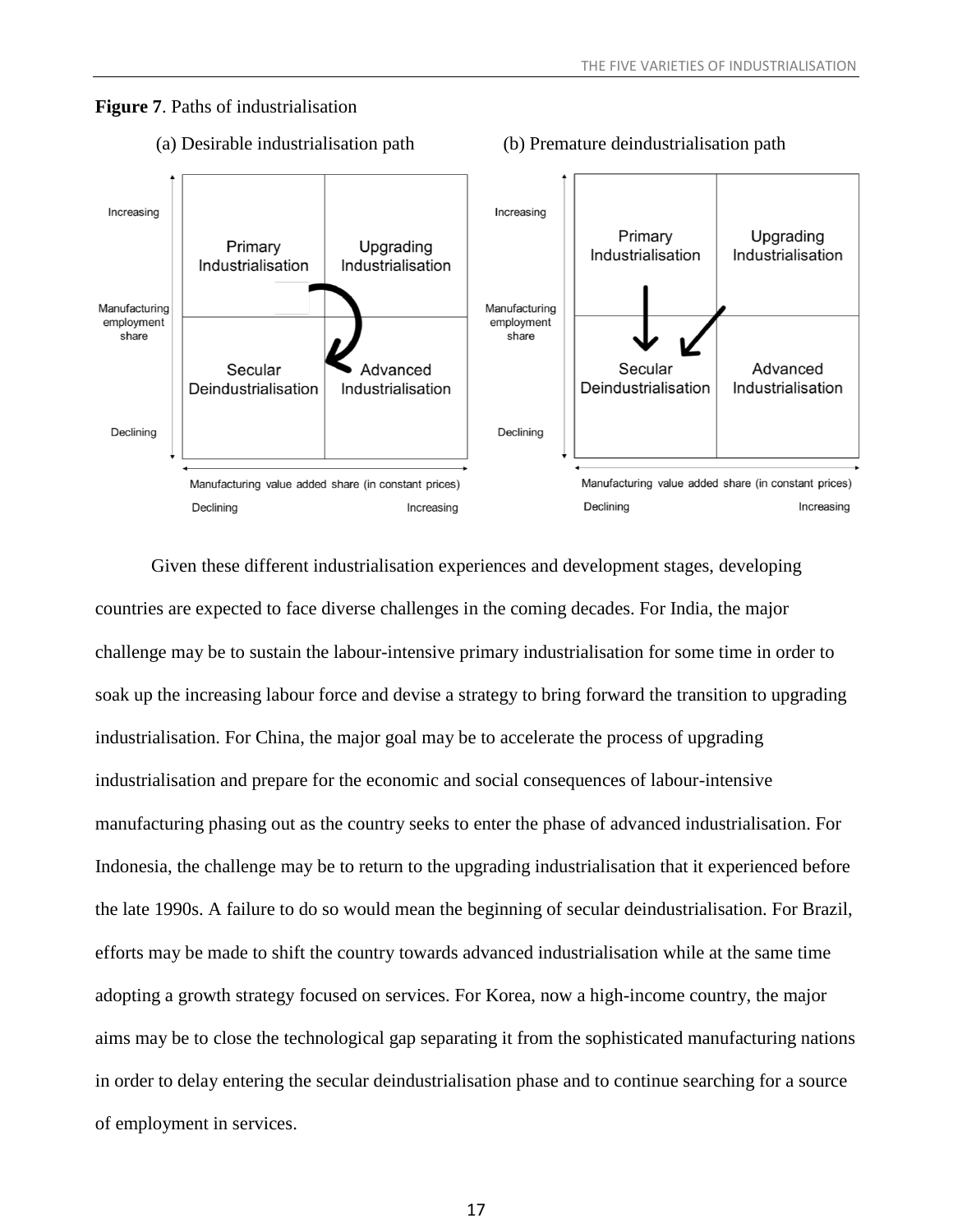## 5. Conclusions

In this short paper we have presented a new typology of industrialisation based on empirical experience. We have also provided indicative examples of each variety and compared varieties and discussed movements between different varieties over time. What next? Three avenues present themselves. The first would be to classify a larger group of countries into the five varieties as best possible (inevitably this classification will be imperfect) and identify similarities in the economic development challenges of countries within each group. This work will allow us to find a relationship between the varieties of industrialisation and the different stages of structural transformation (Baymul and Sen 2018). Second, a further angle would be to explore the distribution dynamics of each variety or the relationship between the different industrialisation patterns and variables that represent inclusive growth such as poverty, inequality, and employment growth. Finally, looking ahead to one key debate in economic development and developing countries, researchers could look at the potential different impacts of acceleration of automation on countries in different varieties in order to understand better the future challenges of middle-income countries.